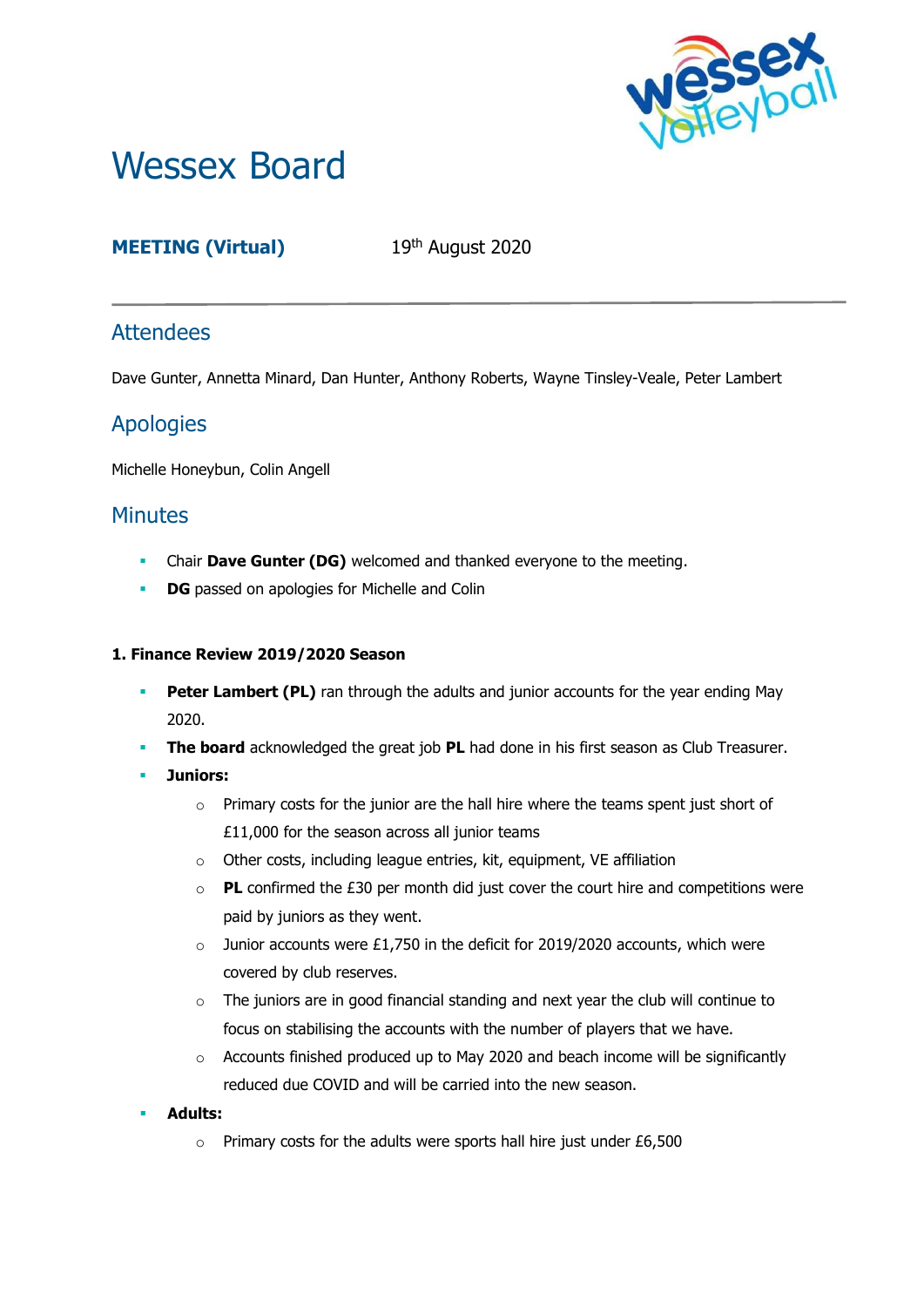- $\circ$  The adults also incur significant costs related to travel and referees due to competing in the National Volleyball League
- $\circ$  Adults account finished in a £1,100 surplus for the 2019/2020 accounts
- o **PL** confirmed the fees were good and can remain the same for the following season but potentially would receive higher local league costs in the year ahead

#### **2. 2020/2021 Club Fees**

- **The board** reviewed the fees for mini volleyball will rise to **£20 per month** and **£15 per month additionally** for every other mini volleyballer player in that family.
- **The board** reviewed the fees for juniors to rise to **£35 per month** and **£30 per month additionally** for every other junior player in that family.
- **•** The additional junior funds will be there to support additional responsibilities that are being demanded from coaches during current times.
- Fees will start from 1<sup>st</sup> October 2020 running through to 30<sup>th</sup> April 2021 (inclusive 7 months)
- **Women 2** fees will remain £35 per month with match fees PAYG but will be reviewed with the squad to determine if they will play monthly training fees and matches on top or an all in one fee structure
- **Super League** fees will remain the same at £75 per month (all inclusive) and £40 per **month (training only)**

#### **3. Return to Play**

- The club have reduced sports hall availability with **Parkstone Grammar** confirmed closed until **1 st January 2021** and **LeAF** will closed until **21st September 2020**
- **DG** has produced a risk assessment for how the club would begin sessions at LeAF
- **Club will organise a coaches & board meeting at LeAF before the players return to highlight the risks and determine way of working**
- It has been suggested that a maximum of **30 people per court** at any one time. The club needs to determine the safe amount for 4 courts at LeAF ensuring social distancing between the court and when entering / exiting the sports hall
- **All people attending training sessions must sign in and provide a contact number/email.**
- The club will actively recruit COVID-Officers for each of the court/squad
- The board reviewed the risk assessment and will send out to all coaches to ensure the club is satisfied ahead of the season.
- **Players and coaches will receive quidelines from the club with the expectations on them and** changes to the training and match protocols to adhere to the risk assessment guidelines.
- **The board** will review LeAF's and Volleyball Dorset's risk assessment in advance of the return to play